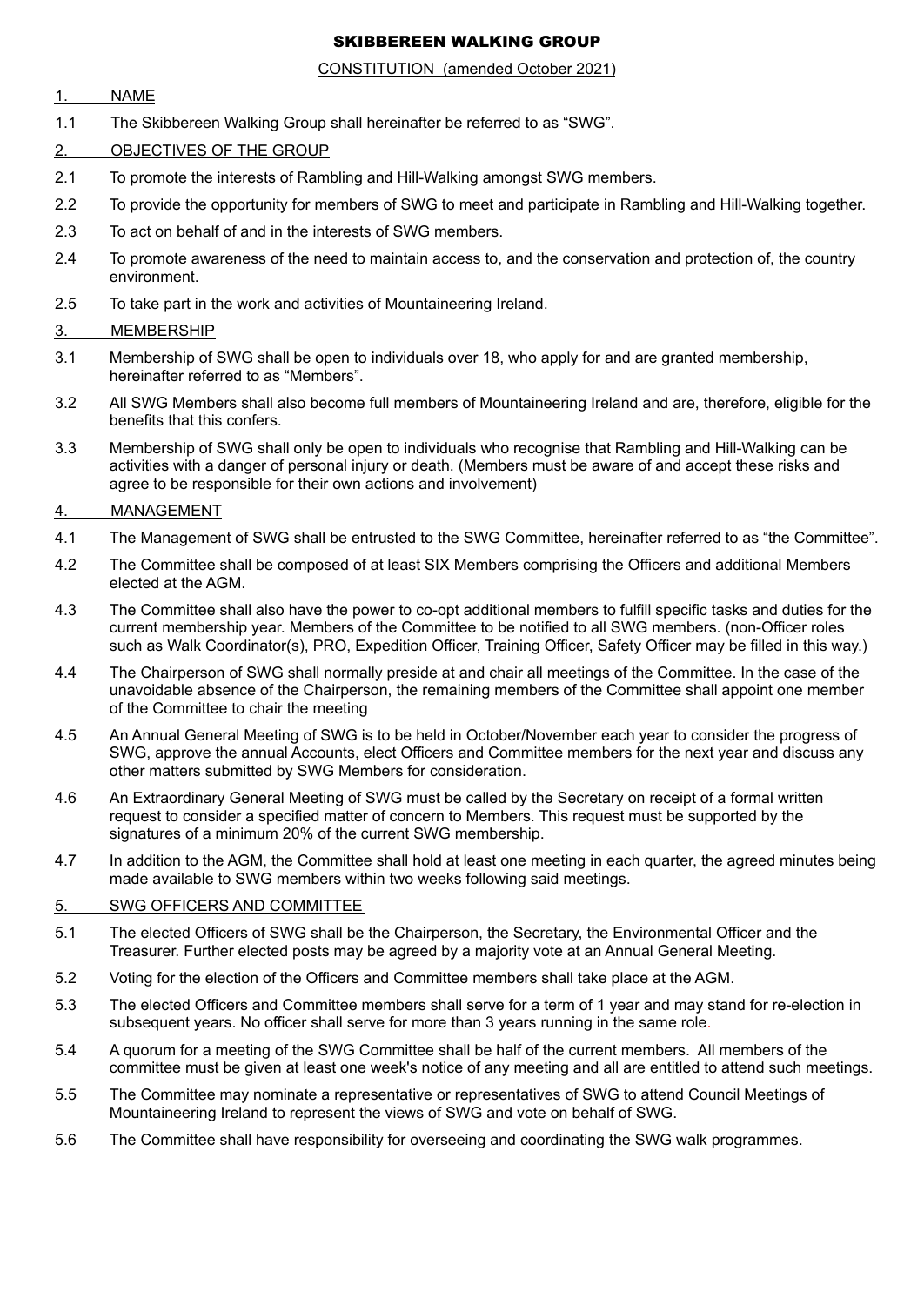# 6. DUTIES

#### Chairperson

6.1 The Chairperson will normally preside at and chair all meetings of the Committee and of Annual/Extraordinary General Meetings. They shall be responsible for reporting SWG activities over the preceding year to the Members at the AGM.

## **Secretary**

- 6.2a The Secretary shall be responsible for all correspondence relating to SWG affairs, for calling Committee meetings, for the recording and distribution of the minutes from those meetings and of the minutes of the General meetings of SWG.
- 6.2b The Secretary shall be responsible for announcing the AGM and its Agenda and shall give no less than 10 days' notice of such meeting and its Agenda. Items for inclusion are to be submitted to the Secretary at least 21 days prior to the AGM.
- 6.2c Upon receipt of an application for an Extraordinary General meeting (in accordance with 4.6 above), the Secretary shall arrange such a meeting, specifying the subject matter and giving Members at least 10 days' notice.
- 6.2d The Secretary shall keep records of the membership of SWG and shall provide Mountaineering Ireland with the details of SWG members that are required.

## **Treasurer**

- 6.3a The Treasurer shall be responsible for the collection of subscriptions and will account for any other income and expenditure made on behalf of SWG.
- 6.3b The Treasurer shall be responsible for the payment of the membership subscriptions and the insurance premiums to Mountaineering Ireland.
- 6.3c The Treasurer shall prepare an annual statement of SWG accounts for presentation to the Membership at the AGM.

#### Environmental Officer

- 6.4a The Environmental Officer shall be responsible for liaising with Mountaineering Ireland on behalf of SWG regarding access and conservation issues that arise in the areas of activity of SWG.
- 6.4b The Environmental Officer shall participate in activities of Mountaineering Ireland related to access, the natural environment and conservation, and shall provide feedback to SWG members and the Committee on issues arising from this participation.

#### 7 SWG SUBSCRIPTIONS AND RULES

- 7.1 The Committee shall have the power to set SWG membership subscriptions on an annual basis.
- 7.2 The SWG year shall run from 1<sup>st</sup> November to 31<sup>st</sup> October.
- 7.3 The Committee shall have the power to set SWG rules. Such rules shall be in accordance with the articles of the SWG Constitution and the policies of Mountaineering Ireland.

## .8. AMENDMENTS TO THE SWG CONSTITUTION

- 8.1 This Constitution may be amended by a simple majority of SWG Members at an Extraordinary or Annual General Meeting of the Skibbereen Walking Group.
- 8.2 Notice of any proposal for amendment must be delivered to the Secretary in time to allow at least 10 days' notice of the required General Meeting to SWG Members (see 6.2b and 6.2c above).

# 9. DISSOLUTION OF SKIBBEREEN WALKING GROUP

9.1 SWG can be dissolved by a two-thirds majority of SWG members at an Annual General Meeting whereupon the Committee shall arrange to dispose of any assets in a manner to be decided by a majority vote of the Members present. Any liabilities at the time of dissolution shall be the joint responsibility of all SWG Members.